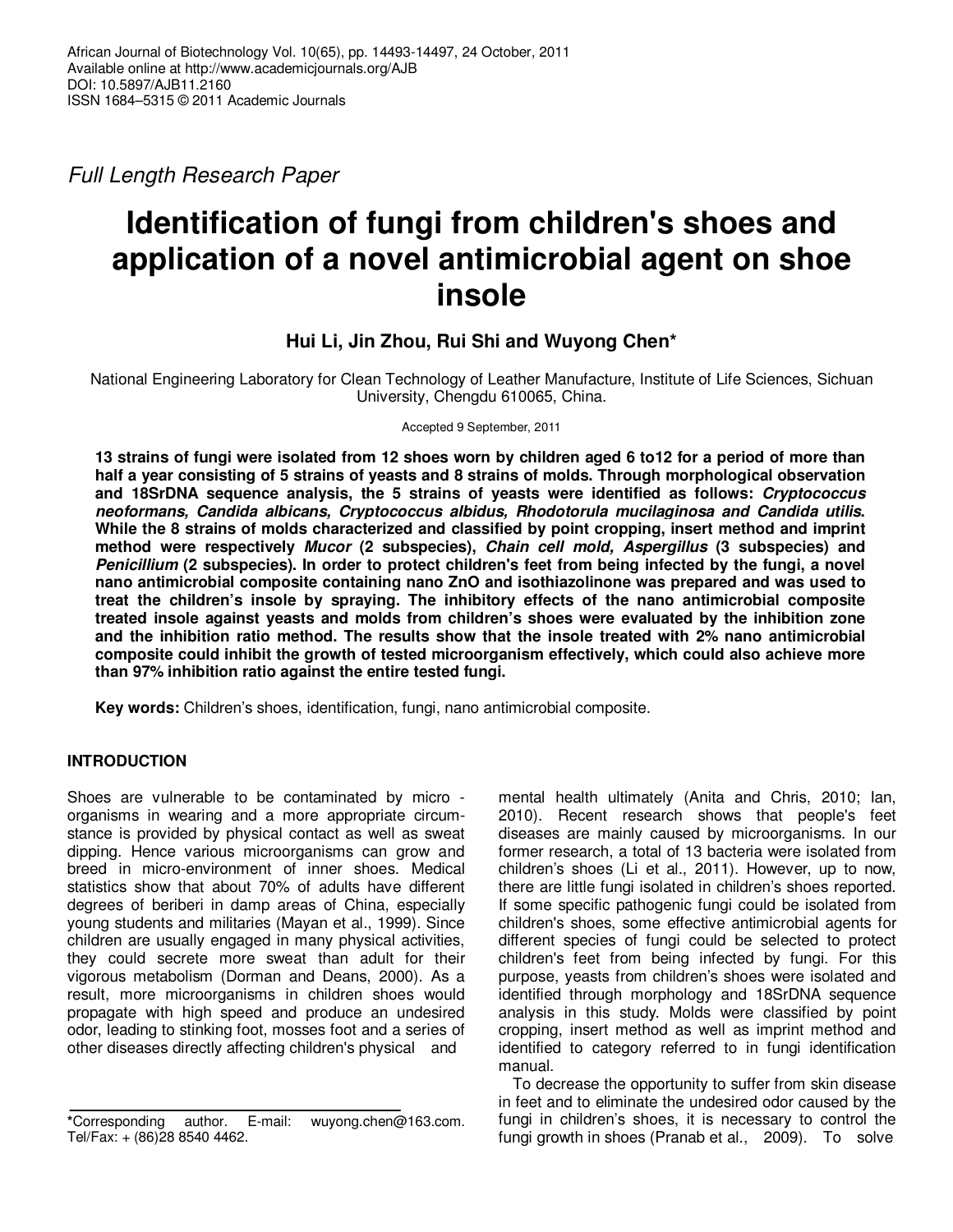these problems, a clean environment must be built in shoes, where shoe insole with antimicrobial activity can play an important role. Usually, the common antimicrobial processing for leather is adding fungicides in the fatliquoring in leather manufacture to inhibit the growth of molds during long time storage and transport (Orlita, 2004). Few documents reported the inhibition of fungi in shoes through adding antimicrobial agents in the shoe insole. In addition, common leather fungicides such as 2- (thiocyanomethylthio) benzothiazole (TCMTB) may have some toxicity problems, for example, skin irritation (Fernández et al., 2002; Gu et al., 2007). Therefore, a new antimicrobial compound, nano antimicrobial composite, was synthesized in our laboratory, which had been used in shoe insole and showed long-term antimicrobial effectiveness in practical use for the period of six months. In this study, the application properties of the compound in shoe insole were investigated and the inhibitory effects of the treated leather against molds and yeasts were also evaluated by the inhibition zone and the inhibition ratio method (Gu et al., 2007).

# **MATERIALS AND METHODS**

## **Materials**

12 pairs of shoes worn by children aged 6 to 12 for more than half a year was selected as shoe samples. Potato medium agar (PDA) was used for the isolation of fungi (Guthrie, 2002). Luria-Bertani medium was used for18SrDNA sequence analysis (Guthrie, 2002). The nano antimicrobial composite was synthesized by our laboratory and consisted of the following compounds: nano ZnO 0.8 g/L, isothiazolinelcetone 10 g/L, Tween 0.05 g/L, acrylic resin 3 g/L, and an initial pH of 6.0. The nano antimicrobial composite was stabilized by adding acrylic resin. The shoe insole used in this study was produced by a conventional process in factory. The tested fungi including yeasts and molds were isolated from children's shoes.

# **Isolation of fungi**

The leather insole, plastic insole and leather lining from the shoes were cut into pieces, and then the pieces were put in a sterile conical flask with glass beads under sterile conditions. After the pieces were soaked in sterile water for 1 h, the conical flask was shaken in a vibrator (CHZ-82, produced by Jintan Fuhua Instrument Co., China) at 200 rpm for 3 h to disperse the cells of germs. When the cells were dispersed to single, 1 ml sample of cell suspension and 9 ml sterile water were added into a test tube together and mixed fully (Li et al., 2011). Then 1 ml mixture suspension was taken into 9 ml sterile water to obtain the  $10^{-2}$  dilution. According to the same procedure, different concentrations of fungi 10 $^3$ , 10 $^4$ , 10 $^5$ ,  $10^{-6}$  and  $10^{-7}$  were obtained (Papamanoli et al., 2003). For isolating yeasts, 0.04 mg/ml ampicillin was added into sterile potato medium to inhibit the growth of bacteria and actinomyces (Papamanoli et al., 2003). When the ampicillin and medium were mixed uniformly, 15 ml of the mixture was poured into culture plates. After the medium<br>was solidified by cooling, 0.2 ml diluents of 10<sup>-4</sup>, 10<sup>-5</sup> and 10<sup>-6</sup> for each concentration were drown into plates by a sterile pipette. Each concentration of germ suspension was inoculated for 3 plates and then plates were coated by a sterile glass rod uniformly. Lastly the culture plates were stored in a biochemical incubator (SPX-80BS-II,

Shanghai Medical Equipment Manufacture Co., China) under 28°C for 2 days (Li et al., 2011).

For isolating molds, procedures were the same to the method of isolating yeasts, but the difference was that 0.2 ml diluents of  $10^2$ ,  $10^{-3}$  and  $10^{-4}$  for each concentration were drown into plates by a sterile pipette.

## **Purification of the isolates**

Colonies of yeasts and molds were observed with optical microscope (XZE-H, Chongqing Optical Instrument Co., China). According to different morphology of colonies, the single colony was picked and inoculated to the medium slant and in total there were 5 strains of yeasts and 8 strains of molds identified preliminarily. Then purified colonies were obtained by repeated streaking of the single colony on fresh agar plates and their morphology was recorded as a basis for classification in detail.

## **Morphological identification**

## **Identification of yeast**

The shapes, color of colonies and Methylene blue-chip were observed with optical microscope (Barnett et al., 1983).

# **Identification of mold**

These were done by the following methods:

Point planting: a little of spores from the slant with an inoculation needle was picked and pointed on the appropriate location of a plate. Then the plate was invert cultured in an incubator under 28°C for 4, 7, 10 days. When the mycelium grew well on the plate, it was stained with lactophenol cotton blue dye and observed with conventional microscopy (Breed et al., 1994).

Insert method: molds were inoculated to the plate and cultured with plugging sterile cover slip so that hyphae could grow attaching to the cover slip. After the growth of hyphae, it was set on a slide to observe by removing the cover slip gently (Breed et al., 1994).

Imprint method: colonies were printed on a cover slip and stained with lactophenol cotton blue dye, then observed with optical microscope directly (Breed et al., 1994). According to distinctly different morphology of colonies, molds could be identified to category referred to in the fungi identification manual.

## **Extraction of genomic DNA, amplification and analysis of 18SrDNA**

According to the manufacturer's instructions, the extraction of total genomic DNA was performed using DNA extraction kit (Promega, USA). Polymerase chain reaction (PCR) amplification was also performed. A portion of the yeast 18SrDNA gene was amplified using the forward primersP1: 5'-GGAAGTAAAAGTCGTAACAAGG-3' and reverse primers P2: 5'-TCCTCCGCTTATTGATATGC - 3 '. The reaction mixture was set up on ice as follows:  $10 \times$  Taq Buffer(with  $Mg^{2+}$ ) 5 µL, dNTP 3.5µL, forward primer and reverse primer each 1.5 µL, Taq DNA polymerase 0.5 µL, template DNA 2 µL, and adding ddH2O up to 36 µL final volume. The PCR program was: 4 min at 94°C, 30 cycles were performed consisting of 45 s at 94°C, 45 s annealing and 30 s extension at 72°C, with a final extension step at 72°C for 10 min (Yang et al., 2011). Subsequently, the PCR product was separated by 0.8% agar-gel electrophoresis,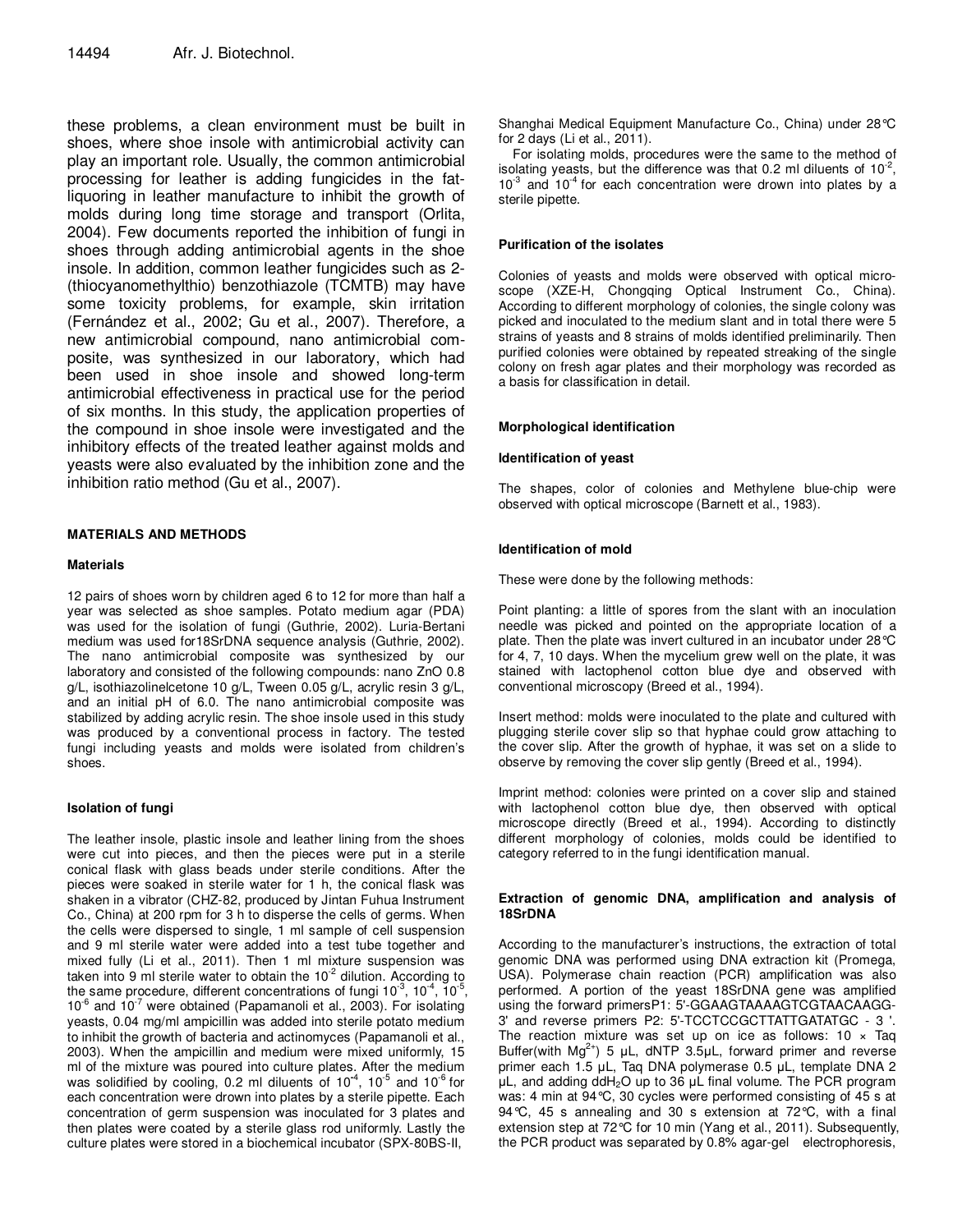| <b>Number</b> | <b>Shape</b> | Color                       | <b>Pattern</b> | <b>Reproduction</b> |  |
|---------------|--------------|-----------------------------|----------------|---------------------|--|
| 1#            | Spherical    | Initial white, later yellow | Irregular      | <b>Budding</b>      |  |
| 2#            | Oval         | White                       | Regular        | <b>Budding</b>      |  |
| 3#            | Oval         | Ivory                       | Irregular      | Anterior            |  |
| 4#            | Round        | Pink                        | Irregular      | <b>Budding</b>      |  |
| 5#            | Round        | Ivory                       | Regular        | <b>Budding</b>      |  |

**Table 1.** Morphological characteristics of yeast.

**Table 2.** Morphological characteristics of mold.

| <b>Number</b> | <b>Colonies' color</b>                   | Individual pattern               | <b>Reproduction</b> | <b>Identification</b> |
|---------------|------------------------------------------|----------------------------------|---------------------|-----------------------|
| 6#            | Initial white, later gray                | Mycelium colorless, no diaphragm | Sporangiospore      | Mucor                 |
| 7#            | Pink                                     | Diaphragm present                | Conidium            | Chain cell mold       |
| 8#            | Initial white, spore was black           | No diaphragm                     | Sporangiospore      | Mucor                 |
| 9#            | Initial white, later black flocking      | Diaphragm present                | Conidium, spherical | Aspergillus niger     |
| 10#           | Yellowish                                | Diaphragm present                | Conidium            | <b>Aspergillus</b>    |
| 11#           | Blue-green, flocking                     | Diaphragm present                | Conidium, oval      | Penicillium           |
| 12#           | Green, flocking                          | Diaphragm present                | Conidium, chain     | Penicillium           |
| 13#           | Initial white, later yellowish; flocking | Diaphragm present                | Conidium, spherical | Aspergillus Candidus  |

and the band of expected size was cut off and purified with purification kit (Promega, USA). The expected bands were sequenced by BGI (Beijing, China). Furthermore, sequence identification was estimated by using the BLAST facility of the National Center for Biotechnology Information. All available subsets of 18SrDNA gene sequences were selected, analyzed and aligned with CLUSTALX 1.8 (Thompson et al., 1997).

#### **Antimicrobial treatment of shoe insole**

4 g nano ZnO, 50 g isothiazolinelcetone, 0.25 g Tween and 15 g acrylic resin were dissolved in a water solution, then the nano antimicrobial composite was stirred for 20 min in the high-shear dispersing emulsifier (T18 Basic, IKA Co., Germany). When the composite was stable after 2 h, the solution with the concentration of 2% of sterile shoe insole was evenly sprayed on the grain and flesh sides of the shoe insole with a common airbrush. After air drying, the treated leathers were cut into discs of 24.60 mm in diameter under sterile conditions for the test of inhibition zones. For the inhibition ratio test, the samples were cut into chips  $(5 \times 5 \text{ mm})$ .

#### **Inhibition zone test**

Using sterile culture medium, the tested solutions of molds and yeasts were prepared by diluting the mature fungi that have been isolated from children's shoes. For molds and yeasts, a sterile transfer loop was used to scrape one or two loops of pure mold spores or yeasts off the fresh cultures, and the mold spores or yeasts were well dispersed in 100 ml physiological saline solution (0.9%) after shaken for 2 h in a water-bath oscillator (CHZ-8, produced by Jintan Fuhua Instrument Company Limited). Then the tested solutions were prepared and the concentrations of molds and yeasts were 10 $^6$  to 107 cfu/ml.

To prepare the plates containing yeasts or molds, 0.2 ml tested solutions was evenly coated by a spreader on the sterile plates. Then, using the sterile forceps, the tested discs of shoe insole was

placed in the center of the contaminated plates and lightly pressed by sterile cotton poles to make them tightly fixed to the plates. These samples were incubated in the incubator until clear inhibition zones appeared. The temperature in the incubator was 28°C for the molds and yeasts, and at the end of the incubation, the diameters of inhibition zones around discs were measured by a slide caliper.

#### **Inhibition ratio test**

In the inhibition ratio method, 2 g chips of the treated leather and 0.2 ml mixed seeded solution were added to a triangular flask containing 19.8 ml sterilized physiological saline solution. Then, the triangular flask was shaken for 2 h at 200 r/min in a water-bath oscillator. The colony forming units (cfu) of the remained solution before and after oscillation were determined by plating technique. The inhibition ratio (IR) of the treated shoe insole was then calculated by the formula;

$$
IR = \frac{C_0 - C_t}{C_0} \times 100\%
$$

Where,  $C_0$  and  $C_t$  are the colony forming units of the solution before and after oscillation, respectively.

# **RESULTS AND DISCUSSION**

## **Morphology identification**

According to distinctly different morphology of colonies, there were 5 strains of yeasts labeled from 1# to 5#, respectively. The colony characteristics of the isolates could thus be helpful for their genetics identification (Table 1). More also, as can be seen from Table 2, there were many different categories of molds, the color of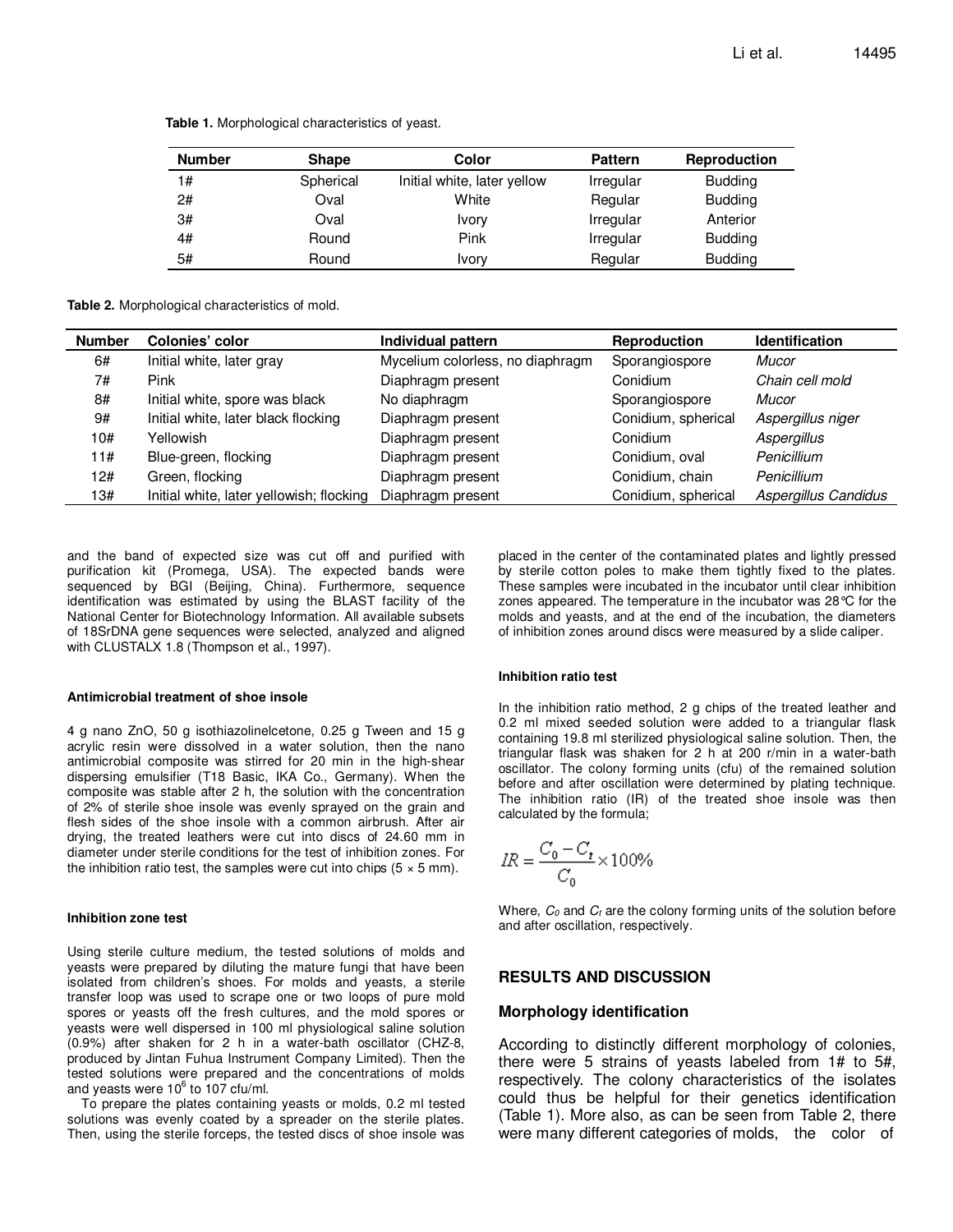| <b>Number</b> | <b>Accession number</b> | <b>Species number</b>                   | Similarity (%) |
|---------------|-------------------------|-----------------------------------------|----------------|
| 1#            | 235443                  | Cryptococcus neoformans var. Grubii H99 | 99.23          |
| 2#            | 559299                  | Candida albicans 1161                   | 99.18          |
| 3#            | 100951                  | Cryptococcus albidus                    | 99.22          |
| 4#            | 5537                    | Rhodotorula mucilaginosa                | 99.39          |
| 5#            | 4903                    | Candida utilis                          | 99.50          |

**Table 3.** Identification of the sequences of 18SrDNA.

**Table 4.** Diameters (mm) of inhibition zones against fungi.

| Fungi         | Candida albicans | Rhodotorula mucilaginosa | Mucor | Aspergillus niger |
|---------------|------------------|--------------------------|-------|-------------------|
| Control       |                  |                          |       |                   |
| Diameter (mm) | 40.80            | 42 22                    | 35.32 | 37.64             |

Which were significantly different from each other. According to Table 2, molds could be identified to category referred to fungi identification manual (Breed et al., 1994) and they were identified as follows: 6#, Mucor; 7#, Chain cell mold; 8#, Mucor; 9#, Aspergillus niger; 10#, Aspergillus; 11#, Penicillium; 12#, Penicillium; 13#, Aspergillus candidus.

# **Identification of the sequences of 18SrDNA**

According to Table 3, the similarities of 5 strains 18SrDNA sequence all reach up to 99% compared with the standard strains in GenBank (Kolbert and Persing, 1999). Combined with the morphological characteristics, they could be identified as: 1#, Cryptococcus neoformans H99; 2#, Candida albicans 1161; 3#, Cryptococcus albidus C.E.Skinner; 4#, Rhodotorula mucilaginosa FC; 5#, Candida utilis Lodder and Kreger-van Rij. Published researches showed that C. albicans and C. utilis, which possess strong fermentation capacity, can decompose organic matter within sweat and cause undesired odor directly leading to skin and mucous membranes' disease such as thrush (Seneviratne et al., 2008; Weissman et al., 2000). Also, molds which are rich in starch and lipase enzymes could corrupt organic matter because of their saprophytic character. Molds can propagate and spread easily in the shoe's special micro-environment for they grow well under high humidity conditions (Mhetras et al., 2009). The results of identification are helpful for us to screen efficient antibacterial agents for producing antibacterial insole to protect children's feet effectively.

# **Inhibition zones**

In the experiments, the antimicrobial agent was added to the shoe insole by spraying. The addition method of an antimicrobial agent is very important for its absorbability and distribution in leather. Compared to the conventional addition method, the spraying in the experiments may resolve the problem of low absorptivity and uneven distribution.

The diameters of inhibition zones against fungi are listed in Table 4 and the pictures of inhibition zones against fungi are given in Figure 1. As shown in Table 4, the leather discs treated by nano composite antimicrobial agent can form clear inhibition zones. Furthermore, for different fungi, the diameters of inhibition zones of yeasts were larger than that of molds.

# **Inhibition ratio**

Inhibition ratio is a quantitative method of evaluation. Compared to the results of inhibition zone method, the data of inhibition ratios (Table 5) showed that the shoe insole had better antimicrobial activities. After it was treated by nano composite antimicrobial agent, the insole treated with 2% nano composite antimicrobial could inhibit the growth of tested fungi effectively, which also could achieve more than 97% inhibition ratio against the entire tested fungi.

# **Conclusion**

There were 13 strains of fungi isolated from 12 children's shoes, consisting of 5 strains of yeasts (C. neoformans, C. albicans, C. albidus, R. mucilaginosa and C. utilis) and 8 strains of molds (Mucor, Chain cell mold, Aspergillus and Penicillium), respectively. These results contribute to selecting efficient antimicrobial agents for children's insole. The antimicrobial compound containing nano ZnO and isothiazolinone was used to treat the children's insole by spraying and results indicated that the insole treated with 2% nano composite antimicrobial could show large inhibition zones and inhibit the growth of tested